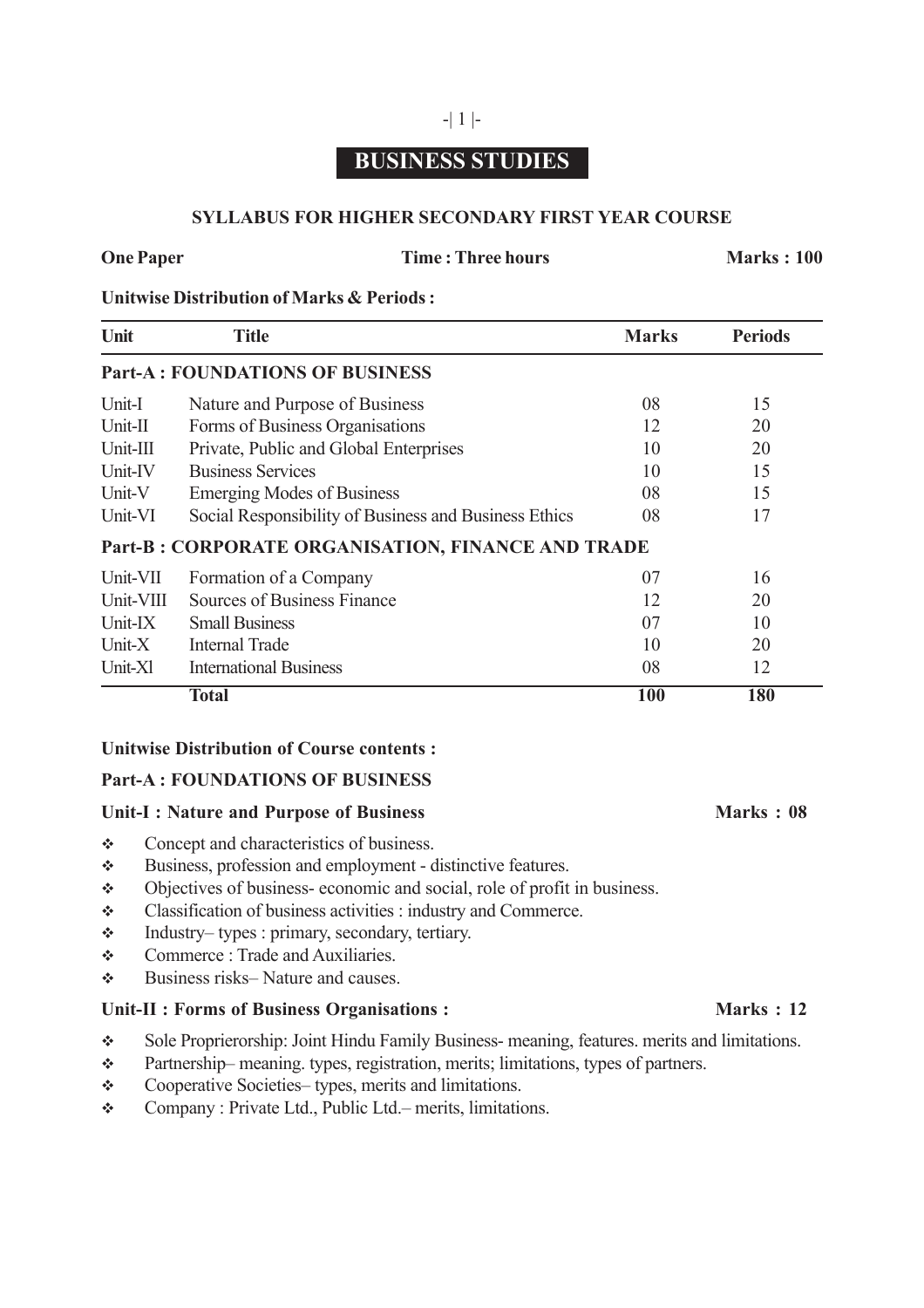- Choice of form of business organisations.
- Starting a business– Basic factors.

#### Unit-III : Private, Public and Global Enterprises Marks : 10

- Private Sector and Public Sector.
- Forms of Organising public sector enterprises :
	- Departmental Undertaking
	- Statutory Corporation
	- Government Company
- Changing role of public Sector.
- Global Enterprises (Multinational Companies) : meaning and features.
- $\div$  Joint ventures meaning, benefits.

### Unit-IV **:** Business Services **Marks** : 10

- Nature and types of Business services- Banking, Insurance, Transportation, Warehousing Communication.
- Banking– types of Banks, Functions of Cominercial banks, E-banking.
- $\cdot \cdot$  Insurance : principles, types : life, fire and marine.
- Postal and Telecom services.
- $\triangleleft$  Warehousing : types and functions.

## Unit-V : Emerging Modes of Business Marks : 08

- E-Business– Meaning, scopc and benefits, Resources required for successful e-business implementation, On-line transactions, payment mechanism, security and safety of business transactions.
- Outsourcing– concept, need and scope.

### Unit-VI : Social Responsibility of Business and Business Ethics Marks : 08

- $\div$  Concept of social responsibility;
- Case for social responsibility;
- Responsibility towards different interest groups: owners, investors, employees, consumers, government, community and public in general;
- $\triangleleft$  Business and environmental protection;
- $\div$  Business ethics : concept and clements.

## **Part-B : CORPORATE ORGANISATION, FINANCE AND TRADE**

#### Unit-VII : Formation of a Company : Marks : 07

Stages in the formation of a company :

- **Promotion,**
- $\triangleleft$  Incorporation, and
- Commencement of business.

### Unit-VIII : Sources of Business Finance Marks : 12

 $\div$  Nature and significance